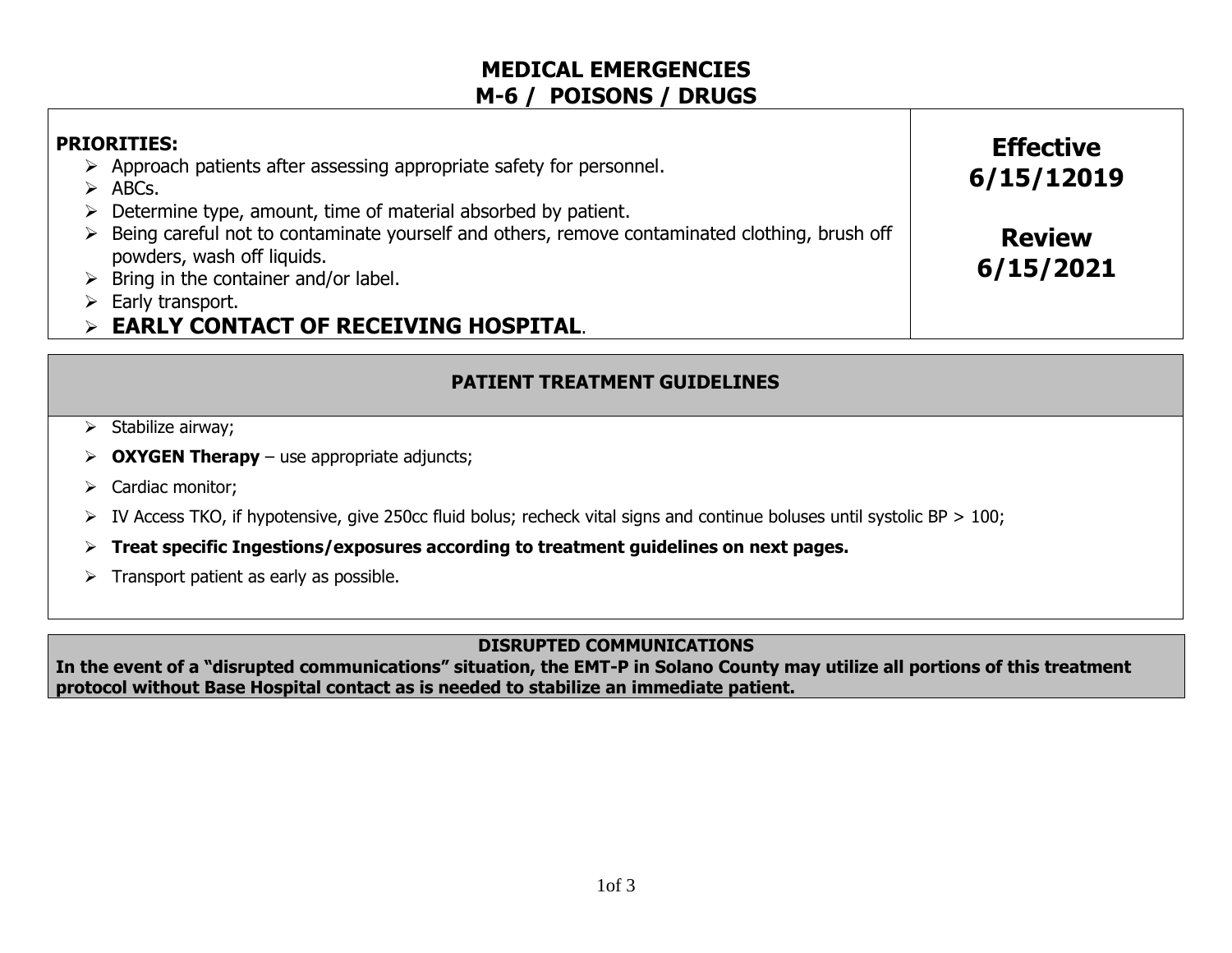# **MEDICAL EMERGENCIES M-6 / POISONS / DRUGS M 6 - 1 / POISONS / DRUGS - SPECIFIC TREATMENTS**

| <b>ORGANIPHOSPHATES</b>                                                                                                                                                                                                                                                              | <b>CAUSTICS &amp; CORROSIVES</b>                                                                                                                                                                                                                                                                                                                                                                                                                                                                  |  |
|--------------------------------------------------------------------------------------------------------------------------------------------------------------------------------------------------------------------------------------------------------------------------------------|---------------------------------------------------------------------------------------------------------------------------------------------------------------------------------------------------------------------------------------------------------------------------------------------------------------------------------------------------------------------------------------------------------------------------------------------------------------------------------------------------|--|
| $\triangleright$ <b>ATROPINE</b> 0.5 – 2.0 mg slow IVP initially. If no tachycardia or<br>pupil dilation, use larger doses to control secretions and<br>bronchospasm. May repeat doses of $2 - 4$ mg IVP every $3 - 10$<br>minutes as needed.                                        | Do <b>NOT</b> induce vomiting;<br>➤<br>Contact Base hospital or Poison Control Center and consider milk or<br>➤<br>water.                                                                                                                                                                                                                                                                                                                                                                         |  |
| TREAT SEIZURES PER PROTOCOL.<br>Usually formulated as insecticides, these substances cause cholinergic crises<br>characterized by bradycardia, increased salivation, lacrimation and sweating,<br>muscle fasiculations, abdominal cramping, pinpoint pupils, incoherence or<br>coma. | <b>EXAMPLES:</b><br><b>ALKALI (Bases)</b><br><b>ACIDS</b><br>Sulfuric Acid<br>Sodium Hydroxide<br>Drain Cleaners (Drano)<br>Hydrochloric Acid<br>Clinitest tablets<br>Potassium Hydroxide (KOH)<br><b>OXIDIZERS</b><br>Ammonium hydroxide (fertilizer)<br>Bleach<br>Lithium Hydroxide (photo, chemicals, batteries)<br>Potassium Permanganate<br>Calcium Hydroxide (lime<br>Ingestion of these substances often causes intra-oral burns, painful swallowing or<br>inability to handle secretions. |  |
| <b>PETROLEUM DISTILLATES</b>                                                                                                                                                                                                                                                         | <b>PHENOTHIAZINE REACTIONS</b>                                                                                                                                                                                                                                                                                                                                                                                                                                                                    |  |
| In general these should not be treated in the field except with<br>➤<br>supportive measures;<br>Vomiting should <b>NOT</b> be induced.<br>➤                                                                                                                                          | ➤<br>Reassurance;<br><b>DIPHENHYDRAMINE</b> 25mg IV or 50mg IM.<br>➤<br>Characterized by restlessness, muscle spasms of the neck, jaw and<br>back, oculogyric crisis, history of ingestion of phenothiazines (or<br>"some pills a friend gave them").                                                                                                                                                                                                                                             |  |

#### **DISRUPTED COMMUNICATIONS**

**In the event of a "disrupted communications" situation, the EMT-P in Solano County may utilize all portions of this treatment protocol without Base Hospital contact as is needed to stabilize an immediate patient.**